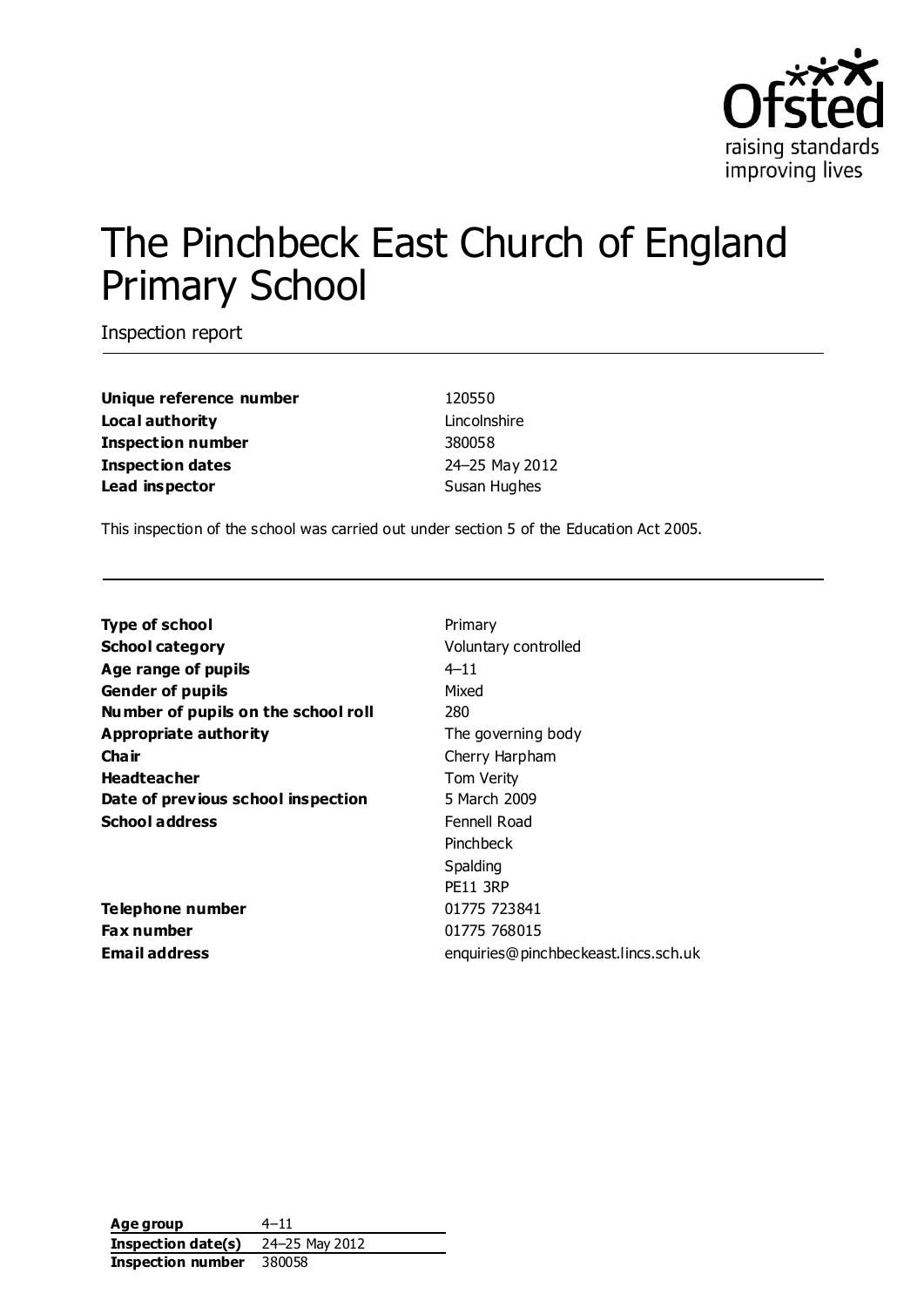

You can use Parent View to give Ofsted your opinion on your child's school. Ofsted will use the information parents and carers provide when deciding which schools to inspect and when.

You can also use Parent View to find out what other parents and carers think about schools in England. You can visit [www.parentview.ofsted.gov.uk,](http://www.parentview.ofsted.gov.uk/) or look for the link on the main Ofsted website: [www.ofsted.gov.uk](http://www.ofsted.gov.uk/)

The Office for Standards in Education, Children's Services and Skills (Ofsted) regulates and inspects to achieve excellence in the care of children and young people, and in education and skills for learners of all ages. It regulates and inspects childcare and children's social care, and inspects the Children and Family Court Advisory Support Service (Cafcass), schools, colleges, initial teacher training, work-based learning and skills training, adult and community learning, and education and training in prisons and other secure establishments. It assesses council children's services, and inspects services for looked after children, safeguarding and child protection.

Further copies of this report are obtainable from the school. Under the Education Act 2005, the school must provide a copy of this report free of charge to certain categories of people. A charge not exceeding the full cost of reproduction may be made for any other copies supplied.

If you would like a copy of this document in a different format, such as large print or Braille, please telephone 0300 123 4234, or email enquiries@ofsted.gov.uk.

You may copy all or parts of this document for non-commercial educational purposes, as long as you give details of the source and date of publication and do not alter the information in any way.

To receive regular email alerts about new publications, including survey reports and school inspection reports, please visit our website and go to 'Subscribe'.

Piccadilly Gate Store St **Manchester** M1 2WD

T: 0300 123 4234 Textphone: 0161 618 8524 E: enquiries@ofsted.gov.uk W: www.ofsted.gov.uk



© Crown copyright 2012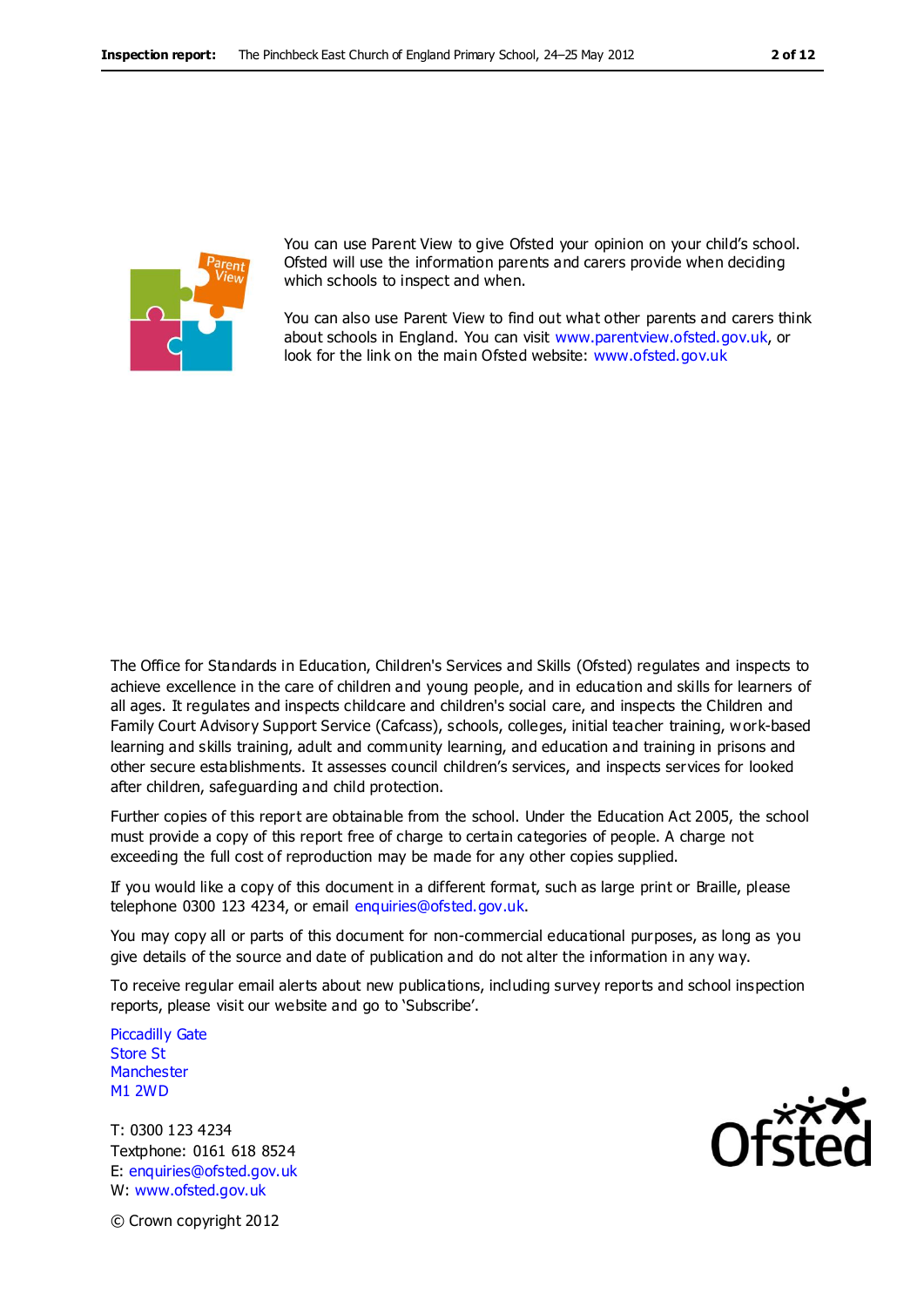# **Introduction**

| Inspection team    |                             |
|--------------------|-----------------------------|
| Susan Hughes       | Additional Inspector        |
| Aune Turkson-Jones | <b>Additional Inspector</b> |
| Ronald Elam        | <b>Additional Inspector</b> |

This inspection was carried out with two days' notice. The inspection team sampled 27 lessons taught by nine teachers, of which three were observed jointly with the headteacher. Meetings were held with parents and carers, groups of pupils, members of the governing body and staff. Inspectors observed the school's work and looked at monitoring information, improvement plans, analysis and tracking of pupils' progress, and records of classroom observations. They also sampled pupils' work, listened to pupils read and checked attendance. Inspectors analysed questionnaires submitted by 24 staff, 106 pupils and 111 parents and carers.

## **Information about the school**

The Pinchbeck East CofE Primary School is larger than the average primary school. It has a smaller proportion of pupils known to be eligible for free school meals than schools nationally. The percentages of pupils from minority ethnic groups and who speak English as an additional language are below national averages. The percentage of disabled pupils and those who are supported on 'school action plus' or with a statement of special educational needs is above average. The headteacher joined the school in 2009, just after the previous inspection. The school meets the government's current floor standards, which set the minimum expectations for pupils' attainment and progress. The school has a number of awards and accreditations including Healthy Schools status, the Autism Mark for Lincolnshire and the silver Eco School award.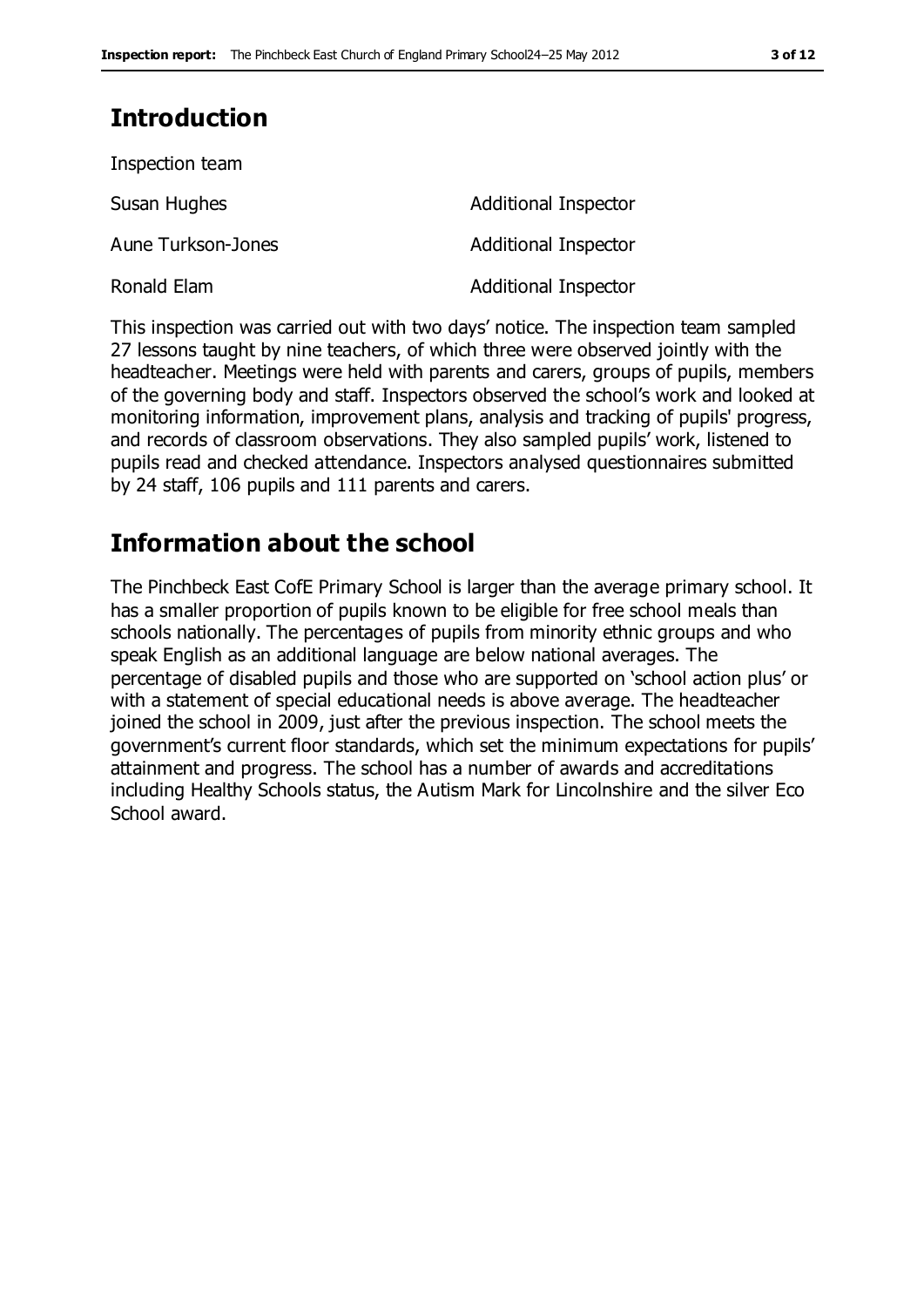# **Inspection judgements**

| <b>Overall effectiveness</b>     |  |
|----------------------------------|--|
|                                  |  |
| <b>Achievement of pupils</b>     |  |
| <b>Quality of teaching</b>       |  |
| Behaviour and safety of pupils   |  |
| <b>Leadership and management</b> |  |

## **Key findings**

- This is an outstanding school, where standards have risen consistently over the last three years as a result of accelerated progress by all groups of pupils. Highquality teaching and excellent attitudes to learning by the pupils have contributed to these considerable improvements.
- Achievement is outstanding. Children start in the Early Years Foundation Stage with skills broadly in line with age-related expectation. They make good progress, which continues through Key Stages 1 and 2 so that they leave school with standards above average in English and well above average in mathematics. Disabled pupils and those with special educational needs also make accelerated progress throughout the school.
- Teaching is outstanding because lessons are well paced and teachers accurately match the work to pupils' individual needs, giving them opportunities to learn from first-hand experiences. This makes the work both challenging and stimulating for all pupils. Information and communication technology is used effectively in most classes, but not yet consistently well across the school. Literacy and numeracy skills are developed where possible in all subjects.
- Behaviour and safety are outstanding. Pupils are exceptionally polite and courteous, both to adults and to each other. They demonstrate a mature and dedicated approach to learning and see mutual support as an automatic expectation. Pupils know how to keep themselves and others safe and can talk knowledgably about safe and unsafe environments.
- Leadership and management are outstanding. The impact of the headteacher's leadership is demonstrated in the total commitment of all staff and the strong, effective leadership team. The governing body's rigorous monitoring policy effectively holds the school to account, providing both support and challenge. Highly effective leadership of teaching and management of performance have resulted in improving progress and rising standards in all key stages.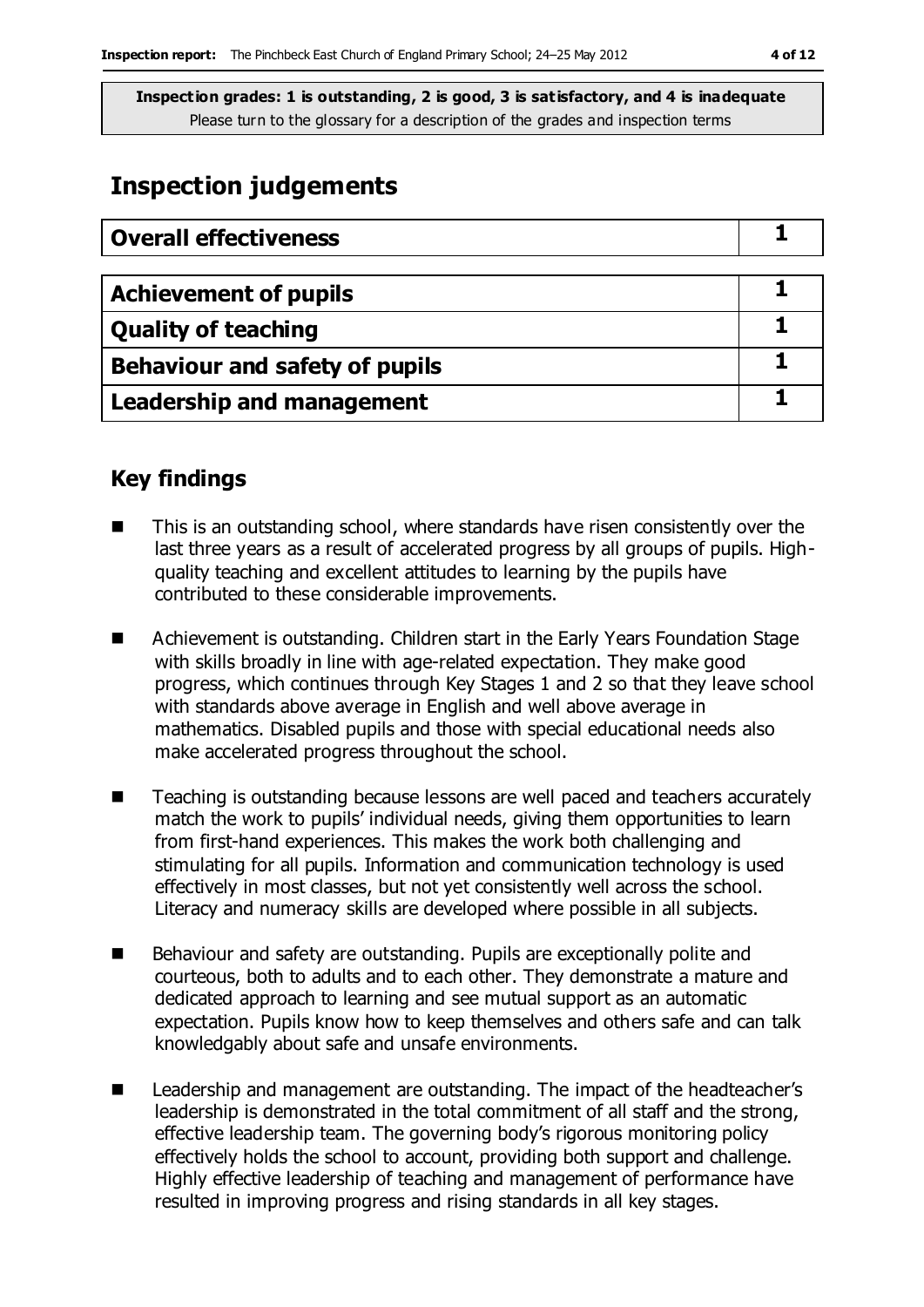## **What does the school need to do to improve further?**

- In order to sustain outstanding practice:
	- ensure that staff take every opportunity to make creative use of information and communication technology to support learning across the school.

### **Main report**

#### **Achievement of pupils**

Children join the school with skills and understanding that are broadly expected for their age and make good progress in the Early Years Foundation Stage, where the effective use of excellent resources develops an early love for learning. Improving progress over the last three years means that the attainment of older pupils is steadily rising in reading, writing and mathematics. Pupils in Year 1 demonstrate good knowledge of the sounds that letters make (phonics). By the end of Year 2 most pupils are reading fluently and with comprehension, attaining reading standards that are above average.

Progress through Key Stage 2 continues at an accelerated rate. Standards over the last three years have risen steadily in English to above average, and sharply in mathematics to well above average. During the inspection Year 5 and 6 pupils tackled complex mathematical problems on area and more-able pupils developed a formula for finding the area of a triangle within a circle. Year 3 and 4 pupils were confidently using a thesaurus to improve their vocabulary in a previously written letter. Pupils leave school with reading standards that are above average.

Pupils whose circumstances may make them vulnerable and those who speak English as an additional language make accelerated progress because all staff have an accurate understanding of pupils' individual needs and how to help them progress. Disabled pupils and those with special educational needs receive well-targeted support and many make accelerated progress.

An overwhelming majority of parents and carers rightly feel that their children make good progress and that their individual needs are met. Almost all pupils agree that they learn a lot in lessons and teachers help them do well.

#### **Quality of teaching**

In the Early Years Foundation Stage, the outdoor learning opportunities encourage pupils to investigate the world around them. For example, bird-watching from their 'hide' stimulated both boys and girls to write about different kinds of birds. They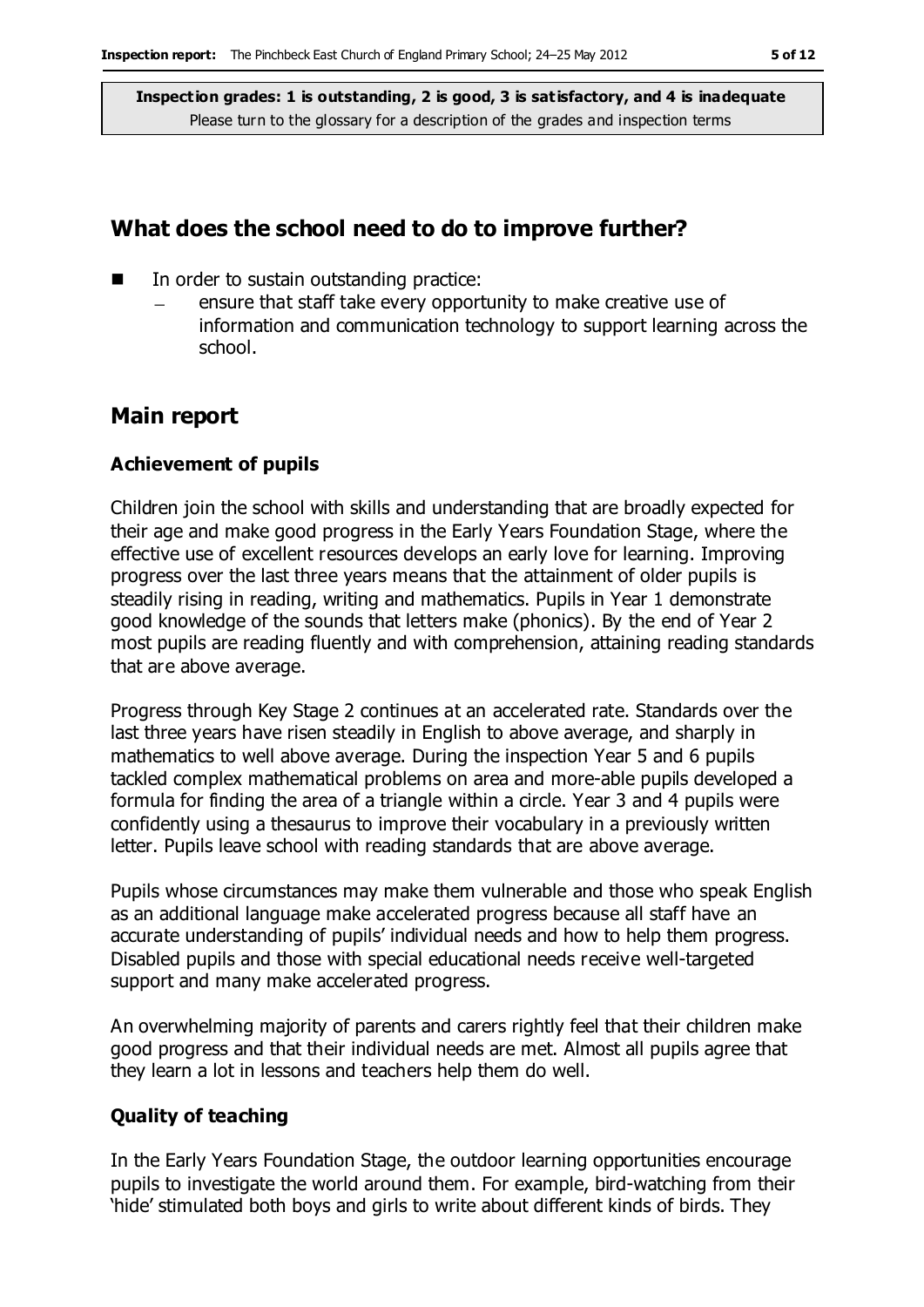demonstrated good phonic knowledge in their reading and securely developing letter formation in their writing.

Throughout the school, the pace of lessons is brisk and little time is wasted. Teachers' questioning shows their thorough knowledge of individual pupils and the level at which they are working. In the best lessons teachers consistently consolidate previous learning while also moving the lesson on. For example, pupils' answers prompt subsidiary questions to either check understanding or remind them of key facts without slowing the pace of the lesson. Pupils are very clear about how they can improve through the 'next steps' in their books and their individual targets which relate to all subjects. Almost all pupils say that they know how well they are doing. This is a reflection of the consistently good marking. Encouraging comments and individual challenges for pupils are evident in most books, with appropriate responses from the pupils.

Teachers make lesson exciting and relevant. For example, pupils in Year 2 used their science investigation into growing cress to develop observational drawing skills. Their own discoveries led to enthusiastic leaf rubbings, which the teacher extended into discussion about veins on leaves and their functions. In many lessons, information and communication technology is used well. For example, pupils in Years 5 and 6 made good use of computers to zoom in on maps to look at possible decking around Buckingham Palace and the Houses of Parliament. This gave a realistic feel to calculating areas. It also encouraged discussion and thinking about parliamentary procedures and wider social matters, contributing to their spiritual, moral, social and cultural education. In a few lessons, technology is used less imaginatively to promote learning.

Disabled pupils and those with special educational needs are well supported through specific interventions. Skilled teaching assistants provide sensitive support that aids learning without creating a sense of dependency. Pupils also support each other. In one Key Stage 1 lesson they offered each other advice on presentation and spelling in a sensitive and mature way. Reception and Year 1 pupils spontaneously encouraged each other by saying 'well done' to each other in partner work, demonstrating a practical understanding of the development of social and moral skills. Almost all pupils say that they are taught well, and the vast majority of parents and carers agree.

#### **Behaviour and safety of pupils**

The outstanding behaviour of pupils ensures that the school is a harmonious and highly effective learning environment. Around school they are well mannered and considerate to adults and each other, for example through holding open doors or ensuring that boisterous play outside does not interfere with other pupils' quieter games. Older pupils initiate activities for younger ones, such as the Green Team's seed planting in the raised beds, and see themselves as role models. In lessons they demonstrate exceptionally positive attitudes and will strive to extend their own learning where possible, often ready to attempt challenges aimed at more-able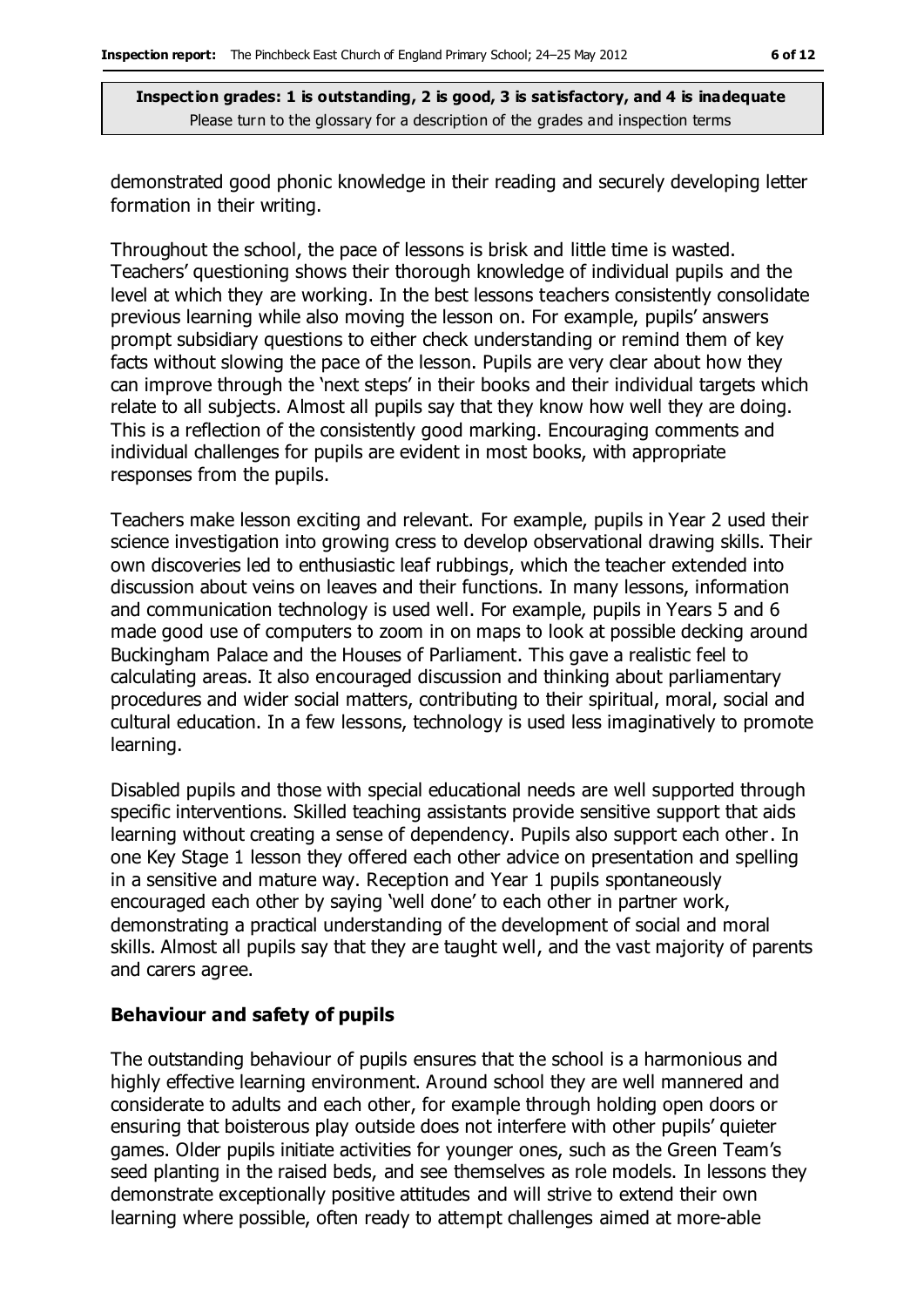pupils. Pupils have a mature understanding of how they learn, evident in the way they are encouraged to ask for help. Questions are pertinent and specific.

Pupils apply for, and take on, a number of lead roles throughout the school. For example, the Wise Owl Readers act as ambassadors for reading for pleasure. They identified the need for more reading displays in school and monitored the teachers' responses in a respectful and mature way. Pupils are very aware of different types of bullying and can talk about physical bullying, cyber bullying and inappropriate namecalling. They say it rarely occurs but one pupil cited an occasion when it was dealt with swiftly and effectively. Almost all pupils, parents and carers say behaviour is good, and that pupils feel safe. Most parents and carers and all pupils who responded to the questionnaires say that any bullying is dealt with well.

This contributes to a safe and secure place for pupils and staff to learn and work. Pupils are able to talk about how to keep themselves safe in different situations such as when using the internet and road safety. They also talk about helping keep others safe in the school. For example, in playground discussions, pupils said they felt it their responsibility to intervene if anyone was hurt or being hurt. They all felt they should try to help first and then alert an adult if needed, a group of boys from Years 4 and 5 commenting, 'We would behave like an adult would behave.'

Circle time helps pupils investigate their own feeling and those of others. In one class, Reception and Year 1 pupils were given time to think about different emotions before sharing their thoughts with a partner. The discussion then focused on how others feel in similar situations, developing a sense of empathy and responsibility for their own actions and the impact on others.

#### **Leadership and management**

The outstanding leadership and clear vision of the headteacher has been a driving force in school improvement over the last three years. A consistent approach to raising the quality of teaching has been achieved through rigorous performance management supported by professional development and encouragement. The governing body has a good understanding of progress and attainment. Its monitoring strategy is closely linked to school improvement priorities, ensuring that the school is held to account and demonstrating excellent capacity for even further improvement. The whole senior leadership team is strong. The deputy headteacher has led the reorganisation of the curriculum and subject leaders play a crucial part in embedding established processes that continue to raise achievement.

The planned curriculum is stimulating and exciting. Staff embrace opportunities to engage pupils through first-hand experiences such as using films, drama and pictures. Pupils talk enthusiastically about such activities as India Day and Shakespeare Week. Key Stage 2 pupils enjoyed performing *Macbeth* for parents, after only five days' work on the play. The development of literacy and numeracy skills is well embedded in other subjects throughout the curriculum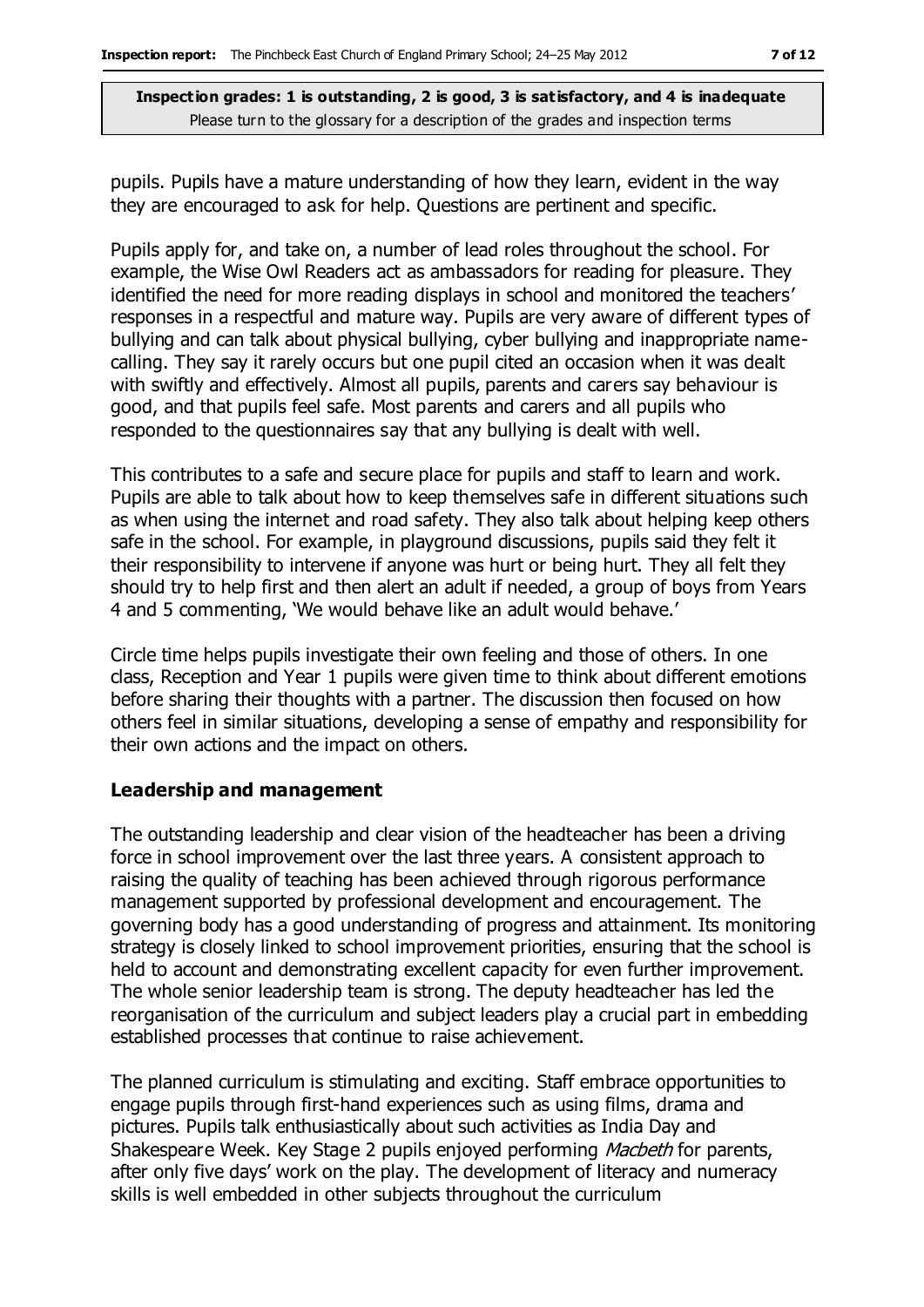Spiritual, moral social and cultural education underpins all the school does. The acute understanding of right, wrong and social responsibility is reflected in pupils' outstanding behaviour. Pupils have a good knowledge of the range of cultures within the school community and an understanding of wider cultures through links with schools in this country and abroad. Opportunities for deeper thought and reflection are evident in the use of the Reflective Garden and when pupils investigate feelings in lessons and collective worship. The emotion was palpable when an excellently selected video illustrating 'living by Olympic values' explored how this could relate to pupils' own lives.

The school's leaders have ensured that the arrangements for safeguarding comply fully with current requirements. The school promotes equality and tackles discrimination effectively, ensuring all groups of pupils make good progress.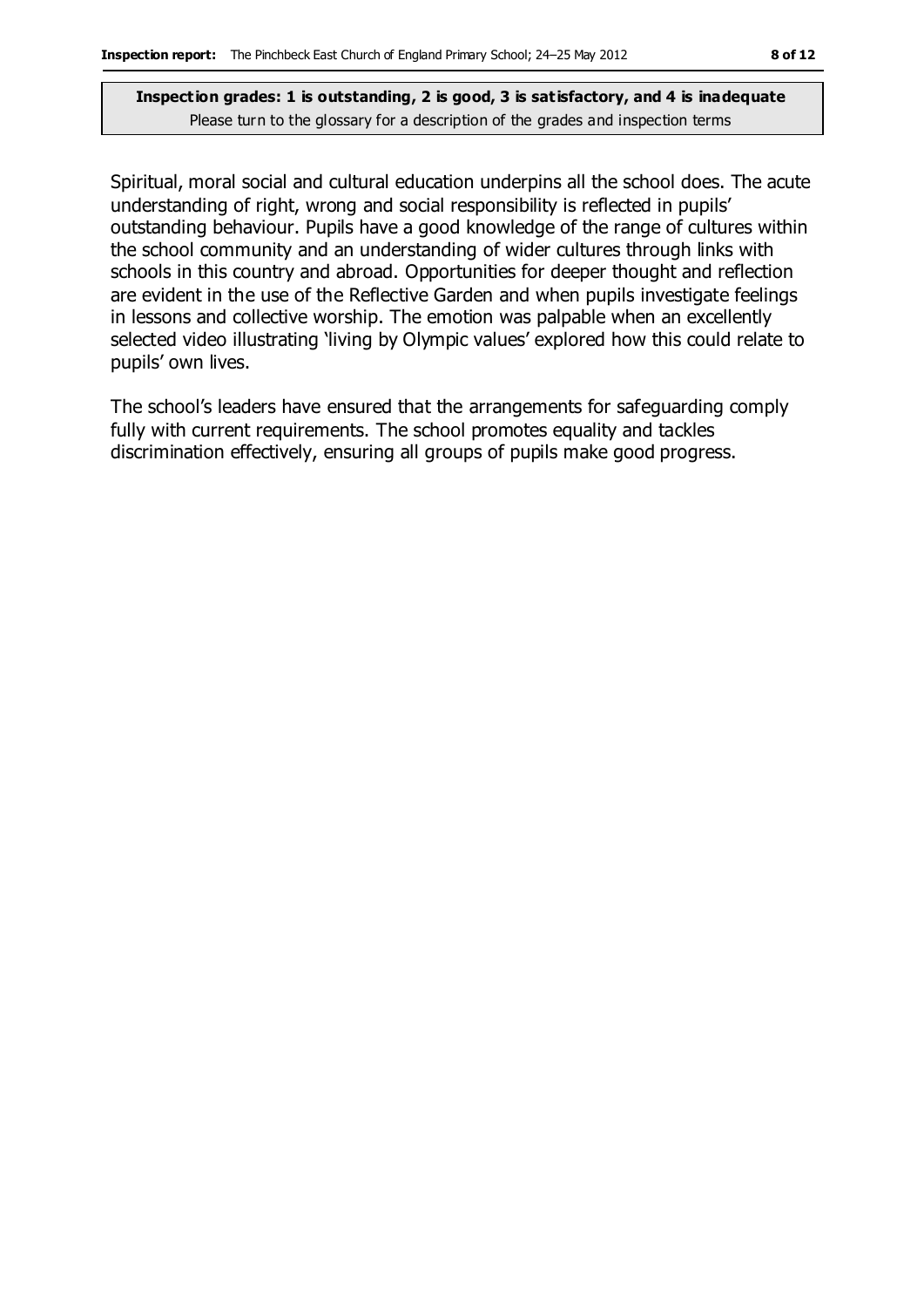# **Glossary**

## **What inspection judgements mean**

| Grade   | <b>Judgement</b> | <b>Description</b>                                            |
|---------|------------------|---------------------------------------------------------------|
| Grade 1 | Outstanding      | These features are highly effective. An outstanding           |
|         |                  | school provides exceptionally well for all its pupils' needs. |
| Grade 2 | Good             | These are very positive features of a school. A school        |
|         |                  | that is good is serving its pupils well.                      |
| Grade 3 | Satisfactory     | These features are of reasonable quality. A satisfactory      |
|         |                  | school is providing adequately for its pupils.                |
| Grade 4 | Inadequate       | These features are not of an acceptable standard. An          |
|         |                  | inadequate school needs to make significant                   |
|         |                  | improvement in order to meet the needs of its pupils.         |
|         |                  | Ofsted inspectors will make further visits until it           |
|         |                  | improves.                                                     |

## **Overall effectiveness of schools**

|                       | Overall effectiveness judgement (percentage of schools) |      |                     |                   |
|-----------------------|---------------------------------------------------------|------|---------------------|-------------------|
| <b>Type of school</b> | <b>Outstanding</b>                                      | Good | <b>Satisfactory</b> | <b>Inadequate</b> |
| Nursery schools       | 54                                                      | 42   |                     |                   |
| Primary schools       | 14                                                      | 49   | 32                  |                   |
| Secondary             | 20                                                      | 39   | 34                  |                   |
| schools               |                                                         |      |                     |                   |
| Special schools       | 33                                                      | 45   | 20                  |                   |
| Pupil referral        |                                                         | 55   | 28                  |                   |
| units                 |                                                         |      |                     |                   |
| All schools           | 16                                                      | 47   | 31                  |                   |

New school inspection arrangements have been introduced from 1 January 2012. This means that inspectors make judgements that were not made previously.

The data in the table above are for the period 1 September to 31 December 2011 and represent judgements that were made under the school inspection arrangements that were introduced on 1 September 2009. These data are consistent with the latest published official statistics about maintained school inspection outcomes (see [www.ofsted.gov.uk\)](http://www.ofsted.gov.uk/).

The sample of schools inspected during 2010/11 was not representative of all schools nationally, as weaker schools are inspected more frequently than good or outstanding schools.

Primary schools include primary academy converters. Secondary schools include secondary academy converters, sponsor-led academies and city technology colleges. Special schools include special academy converters and non-maintained special schools.

Percentages are rounded and do not always add exactly to 100.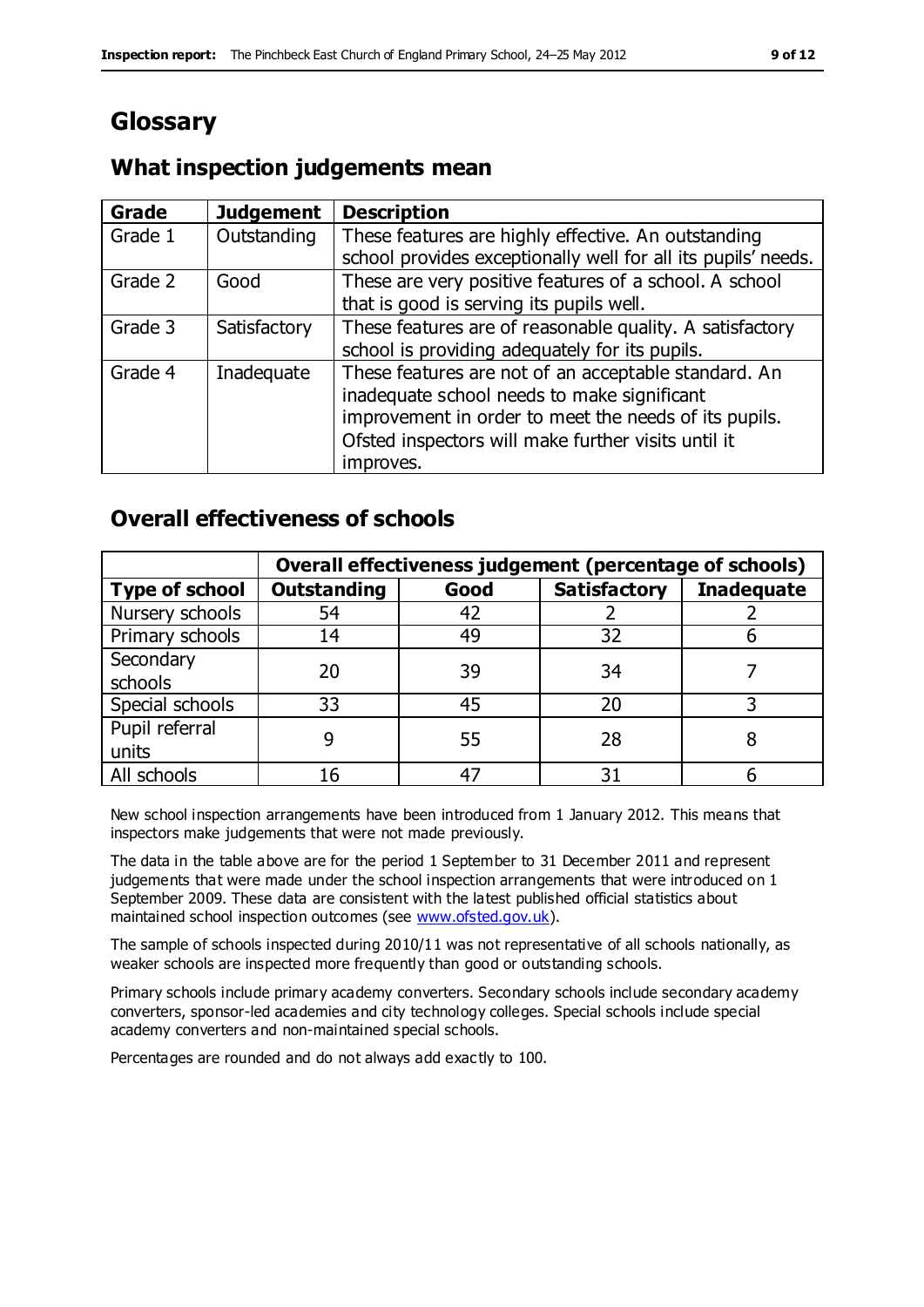# **Common terminology used by inspectors**

| Achievement:               | the progress and success of a pupil in their<br>learning and development taking account of their<br>attainment.                                                                                                        |
|----------------------------|------------------------------------------------------------------------------------------------------------------------------------------------------------------------------------------------------------------------|
| Attainment:                | the standard of the pupils' work shown by test and<br>examination results and in lessons.                                                                                                                              |
| Attendance:                | the regular attendance of pupils at school and in<br>lessons, taking into account the school's efforts to<br>encourage good attendance.                                                                                |
| Behaviour:                 | how well pupils behave in lessons, with emphasis<br>on their attitude to learning. Pupils' punctuality to<br>lessons and their conduct around the school.                                                              |
| Capacity to improve:       | the proven ability of the school to continue<br>improving based on its self-evaluation and what<br>the school has accomplished so far and on the<br>quality of its systems to maintain improvement.                    |
| Floor standards:           | the national minimum expectation of attainment<br>and progression measures.                                                                                                                                            |
| Leadership and management: | the contribution of all the staff with responsibilities,<br>not just the governors and headteacher, to<br>identifying priorities, directing and motivating staff<br>and running the school.                            |
| Learning:                  | how well pupils acquire knowledge, develop their<br>understanding, learn and practise skills and are<br>developing their competence as learners.                                                                       |
| Overall effectiveness:     | inspectors form a judgement on a school's overall<br>effectiveness based on the findings from their<br>inspection of the school.                                                                                       |
| Progress:                  | the rate at which pupils are learning in lessons and<br>over longer periods of time. It is often measured<br>by comparing the pupils' attainment at the end of a<br>key stage with their attainment when they started. |
| Safety:                    | how safe pupils are in school, including in lessons;<br>and their understanding of risks. Pupils' freedom<br>from bullying and harassment. How well the school<br>promotes safety, for example e-learning.             |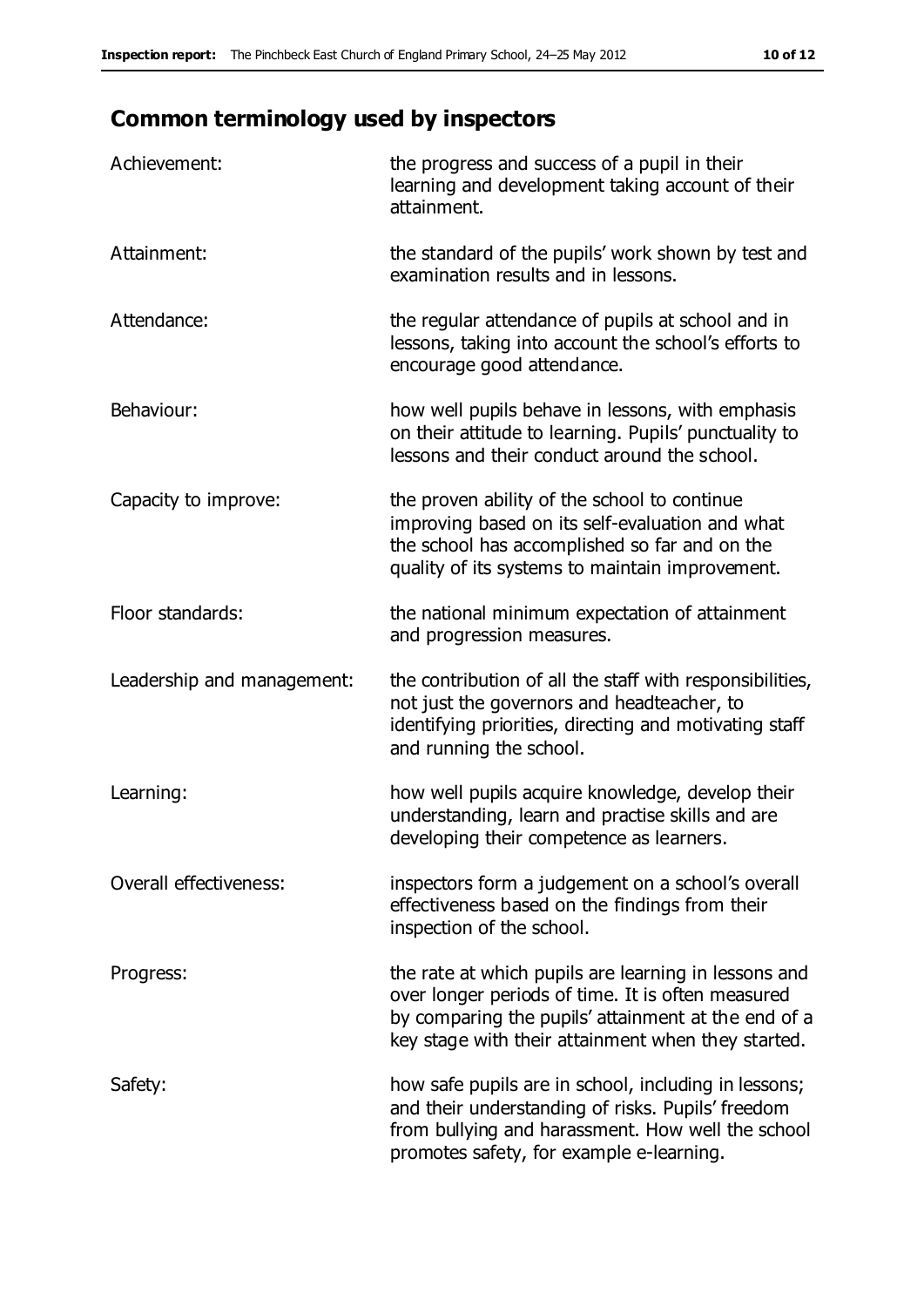#### **This letter is provided for the school, parents and carers to share with their children. It describes Ofsted's main findings from the inspection of their school.**



28 May 2012

Dear Pupils

#### **Inspection of The Pinchbeck East Church of England Primary School, Spalding, PE11 3RP**

Thank you for making us feel so welcome when we visited your school recently. We enjoyed talking to you about all the exciting things you do and joining you in some of your lessons. Thank you also to those who told us your views through questionnaires. Yours is an outstanding school. This is partly because your behaviour is excellent in and around the school. You get on well together, work hard and help each other when you can. Well done!

Teaching is outstanding. Your teachers make sure that lessons are exciting and challenge you so that you make consistently good progress. Because of this, standards in your school are getting better every year.

The excellent leadership of your school means that all the staff know what to do to continue to improve, but we have one suggestion to help them. We have asked them to use information and communication technology even more effectively to support your learning in all classes.

You can be proud of your school, and please continue to play such an important part through your hard work and excellent behaviour.

Yours sincerely

Susan Hughes Lead inspector